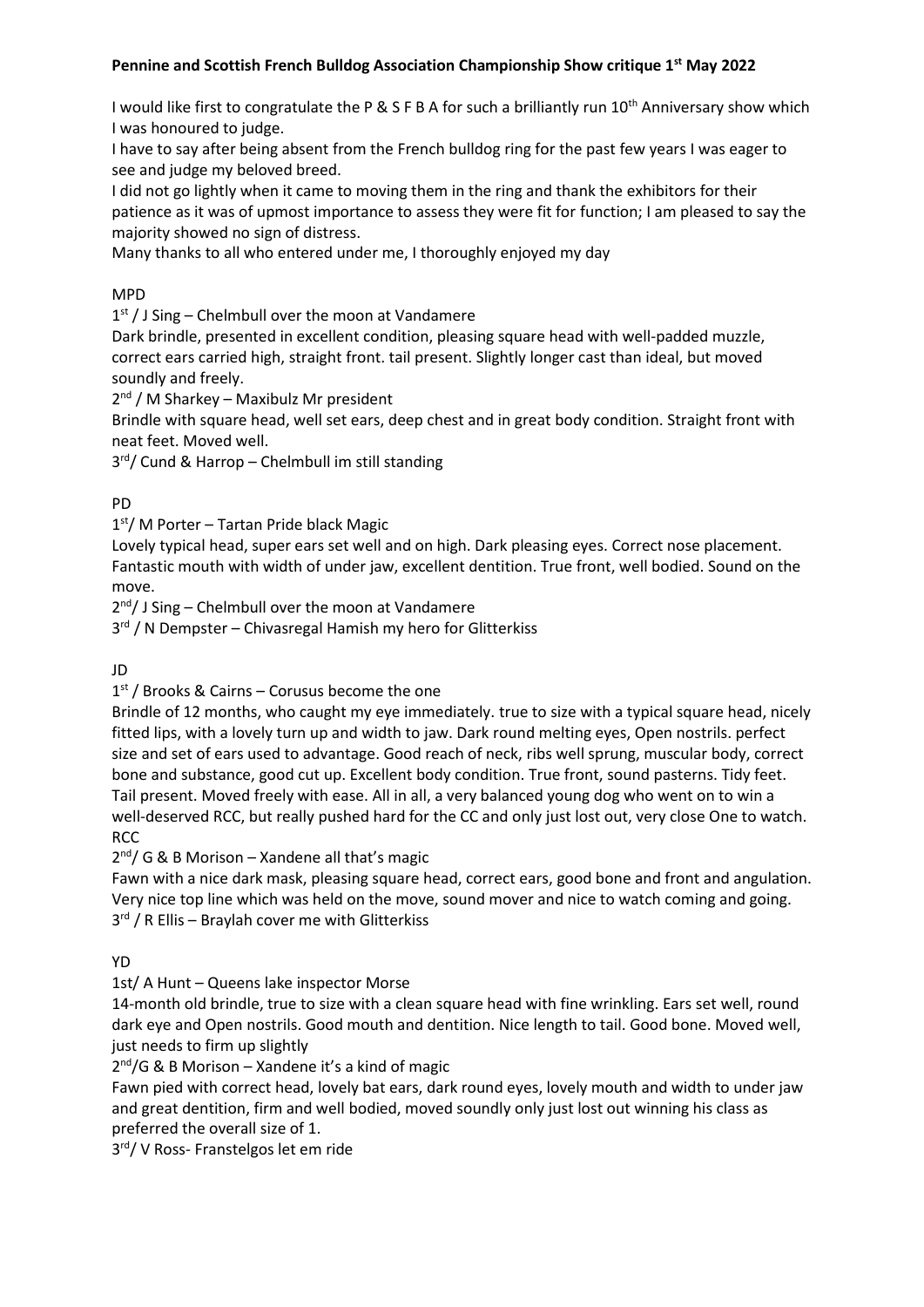ND

1<sup>st</sup>/ Vearncombe & Hale- Ruption Knightcott back to black

Brindle with good head, muzzle can be seen in profile, lovely reach of neck. Straight front with tidy neat feet. Tail present and hocks well let down, good angulation. Moved well.

2<sup>nd</sup>/ Chelmbull over the moon at Vandamere

3rd/ L Pritchard- Ruption knightcott black diamond at violetta

GD

1<sup>st</sup>/ A Hunt- queenslake Inspector morse

2<sup>nd</sup>/ K Thornton- Play the ace

Brindle with decent head properties, and correctly placed ears. Dark pleasing eyes and correct nose placement. Very good mouth & dentition. Enough bone, with a good front, just needs to firm up slightly.

3 rd/ A Young- Clonnysmush my Spartan

PGD

1 st/ Morgan & Ling – Agramars balam quitze at Tytorro

2-year-old presented in super condition from top to tail, strong square head, good mouth and width to underjaw, Correct well placed ears, muscular solid body, great depth of chest, good bone and substance. Nice angulation with strong pasterns. Absolutely sound on the move. Great to see the breeds typical clown like behaviour in this male.

2<sup>nd</sup>/ K Thornton – Play the ace

3rd/ D Garratt- Marchmanor fire and ice

LD

1st/ J Cole- Xandene black magic in Myntie

Brindle with a good square head, well carried ears, lovely expressive dark eyes, would have liked a little more bone and substance, decent reach of neck. Super on the move, great top line held all the way round the ring and gentle roach, presented in great body condition, fantastic to watch coming and going.

3 rd/ E Kelly- Casemates criterion

Brindle presented in super body condition, well-muscled throughout, pleasing head, correctly placed ears, nice front with sound patterns, enough bone. Moved well and freely just lost out due to the movement of 1

3rd/ A hunt- Queenslake inspector morse

OD

1 st/ Cund & Harrop- CH. Chelmbull rocket man

Quality Dark brindle presented in tip top condition, a muscular strong body throughout, enough bone and substance for size, correct angulation, hocks well let down, small neat feet and sound pasterns. True front. Good depth to chest, nice cut up, well placed shoulders, and pleasing top line. Head square and masculine, beautiful high set ears, round dark alert eyes, mouth slightly undershot and width to jaw, upon inspection the dentition was absolute perfection, which I will remember for a long time to come. On the move perfectly sound, a very balanced dog who oozes showmanship. CC winner & RBIS

2<sup>nd</sup>/G Corish- CH. Daulokkes Tigretto le pirate at sealaw

Another brindle of quality, true to size with correct bone and substance. Straight front, good depth to chest, masculine head with well-set ears, Dark eyes, good mouth and dentition, presented in muscular well rounded condition. Well balanced. Sound on the move.

3 rd/Krall & Holm- Dreamlegacy Orpheus at Jafrak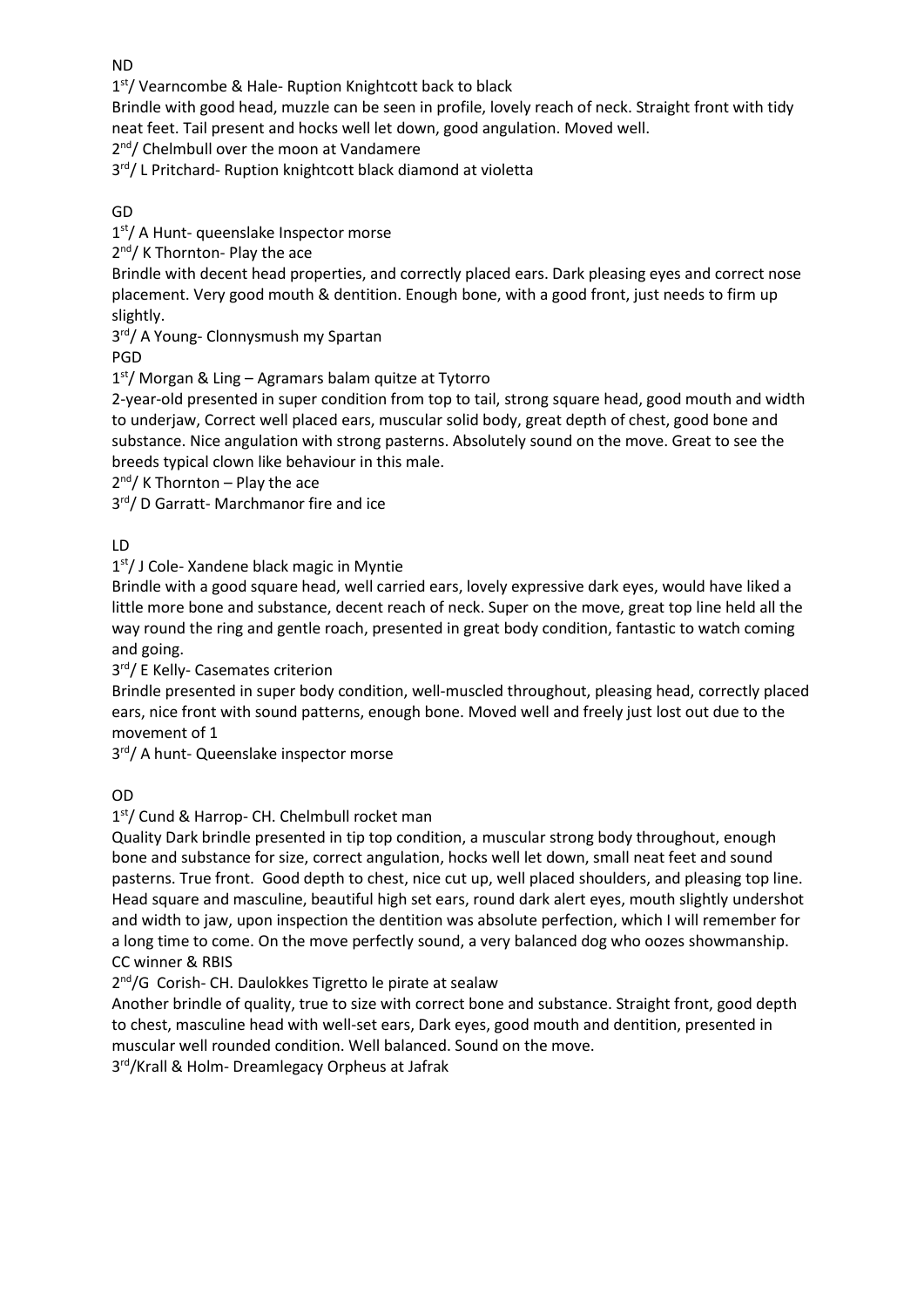Brindle pied who at 7 years can still shine. True to size, cobby and well-muscled in super condition. Lovely true straight front with tidy feet. Lovely top line with a gentle roach Square head, padded muzzle, with an expressive dark round eyes, correctly set ears. So sound and free on the move, better than a few today, great rear action. Overall so well balanced. Easily my best veteran. BVD 2<sup>nd</sup>/ M & M Ollier- Kaybull moniques moon river at deollies

Another well balanced veteran, with a pleasing square head, correct ear set, lovely dark eyes, shown in super condition thoughout. Straight front with good bone. Moved soundly and kept top line all the way round. Lovely to watch coming and going.

SOPD – No entry SOFD- No entry SOBD 1 st/L Burgess- Runbulzs doc martin Pleasing square head, ears set well. Straight front with decent depth to chest, good cut up, moderate angulation, hocks well let down, enough bone and substance, Moved well.

2<sup>nd</sup>/ Clonnysmush my Spartan

MPB

1 st/ D Maxwell- Caerurfa seul et lunique

Instantly liked this Fawn with a beautiful typical feminine head the moment I saw her, Open nostrils, soft expressive dark eyes. Correct ears carried high and used to advantage. Good reach of neck, well placed shoulder, True front, perfect bone and substance, neat feet. Cobby and of ideal size. Tail present. Overall so well balanced, moves easily and freely, not over done in anyway. Presented in excellent body condition. Look forward to seeing how she matures. BPIS.

2<sup>nd</sup>/N Dempster- Leyenda caramel queen

6-month old brindle who really showed her socks off, very pretty feminine head, well placed ears, lovely mouth and dentition, nicely balanced, straight front, pleasing top line, she pushed hard for the class win an overall very nice baby.

3rd/ L Foley-Leyenda Whizzbang tiga

PB

1<sup>st</sup>/Vearncombe & hale- Ruption Knightcott back in black

A beautifully feminine head, ears set high and of ideal size, soft melting dark expressive eyes. Great mouth & dentition. Cobby and of correct size, good bone and substance. Good front, overall nicely balanced. Moved soundly, liked her a lot.

2 nd/ D Plominska- Best Frenchie amnezja

Small compact brindle, with a pleasing feminine head, ears set well and used at all times, eyes round and dark, body kept in great condition, good top line, just enough bone and substance. Moved ok.

JB

1<sup>st</sup>/J Howarth Gizyjo honey bee

Fawn with a pleasing feminine head, ears carried high and used well. Dark round eyes, soft expression, correct nose placement with open nostrils. Good mouth and dentition. Good reach of neck, true front, just enough bone, tidy feet, moderate angulation, hocks well let down, moved freely and with ease, held her top line all the way round. Good rear action. Presented in top body condition.

2<sup>nd</sup>/ D Hogan - Ashstaff secret whisper for baclaudi

Classy dark brindle, of ideal size, typical head, well set ears, soft expression. Good front with neat feet, cobby with perfect bone and substance. In top condition. Only lost her class today because of the movement of 1, very close, liked her a lot.

3<sup>rd</sup>/ A Mclellan- winuwuk hotpants over anadain

VD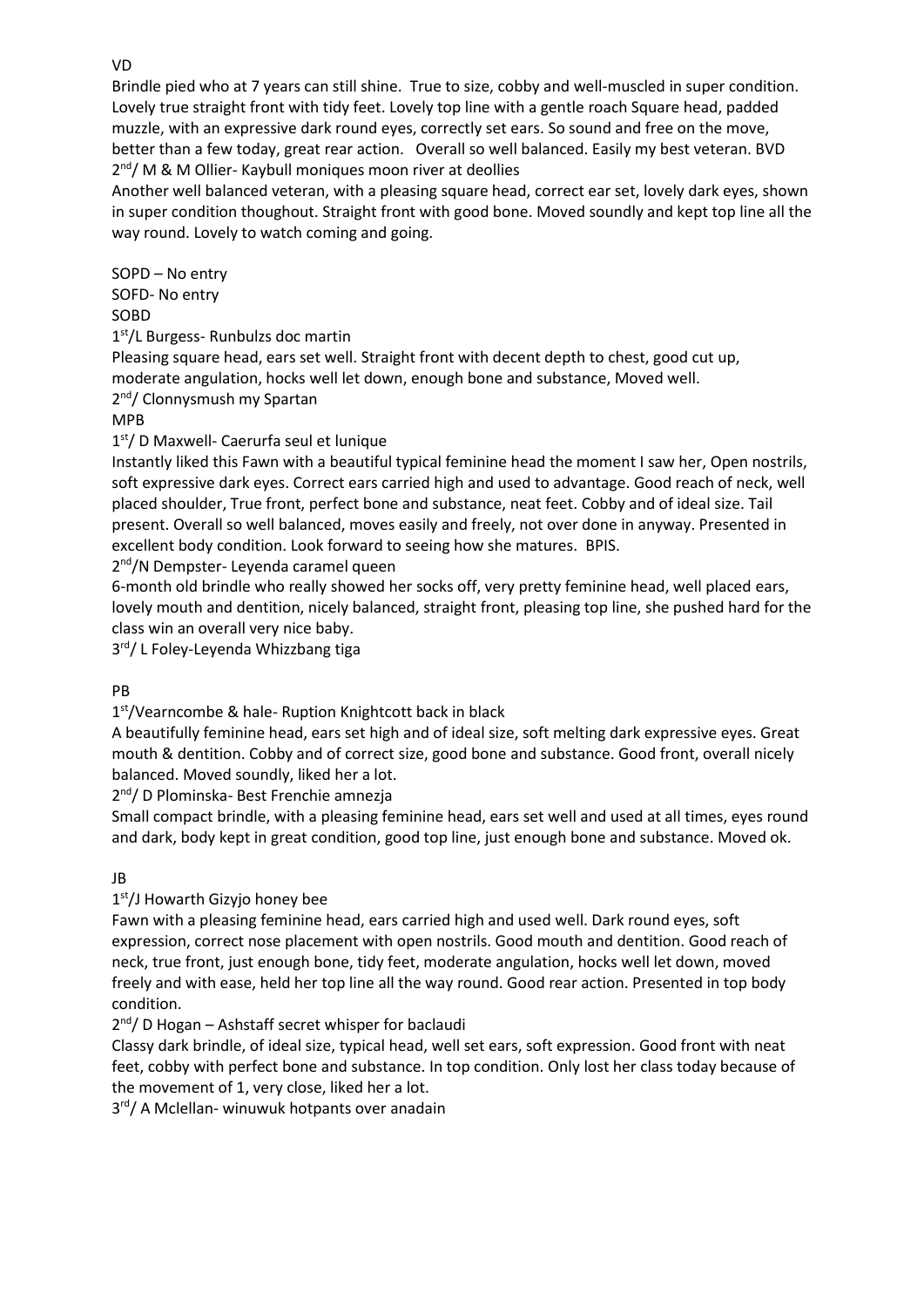1<sup>st</sup>/ L Nash- Zimblistic ice ice lady

Nicely coated fawn, pleasing feminine head, with ears set well and of good shape and size, which id of liked her to use more often. Well placed nose, round dark soft expressive eyes, good turn up and width to jaw. Cobby, well rounded, with bone and substance, good angulation, hocks let down. Tidy feet and gentle top line. Would have liked her to of had more confidence, sound on the move. 2<sup>nd</sup>/ V Ross- Franstelgos dirty money

Fawn with good head properties and ears carried high, straight front, just enough bone for sex, tidy feet great to see black pigmented nails, correct angulation, hocks well let down, moved well. 3 rd/ N Dempster- Leyenda caramel queen

### NB

1<sup>st</sup>/ L Nash- Zimblistic ice ice lady

2<sup>nd</sup>/ J Cole- Xandene could it be magic for myntie

Fawn pied, pretty feminine head, correct ear set and size used to her advantage. Nice round dark eye showing no white when facing forward. Decent bone and substance, straight front, good feet, lovely arch of neck, gentle roach. Overall a really nice bitch just slightly longer cast. Moved soundly. 3<sup>rd</sup>/ L Foley- Leyenda whizzbang tiga

## GB

1<sup>st</sup>/ L Nash- Zimblistic ice ice lady

2<sup>nd</sup>/ Vearncombe & Hale - Tytorro paint it black with Ruption Knightcott

Brindle presented in great body condition, well-muscled hind quarters, legs strong, sound patterns, hocks well let down. Head feminine, ears set well. Good front, only just lost out on the class win as would have liked a lower tail set, nicely balanced, moved soundly,

3<sup>rd</sup>/ J Lowe- Braylah jiggery pokery

## PGB

1 st/ D Maxwell – Caerurfa pain au chocolat

Brindle of correct size, with a pretty and feminine head, well placed ears, lovely soft dark eyes. Open nostrils, good mouth. Straight boned and muscular throughout, good angulation, and cut up, pleasing top line. Presented in excellent condition, moved out well & held her top line. 2<sup>nd</sup>/M porter-Tartanpride shes got sas

Fawn with a super black mask, strong feminine head muzzle in profile, strong straight front, strong hindquarters, hocks well let down. Good top line, enough bone, well put together, in lovely condition, just preferred the movement of 1.

3rd/ J Lowe - Braylah bit a rumpy pumpy

# LB

1<sup>st</sup>/ M Smith - Jafraks so flirty at Khanin

Lovely balanced brindle, with a pleasing feminine head with beautifully set ears which were used at all times. Correct reach of neck with an arch, straight front, with tidy feet, good bone and substance for sex, lovely top line, good shoulder, spring of rib, not over done in any way. Hocks well let down, moderate angulation. Absolute soundness on the move, one of the best of the day. 2<sup>nd</sup>/ N Weir - Bonisle legend

Brindle of correct size, with a typical feminine head, ears carried high used to her advantage. Shown in great body condition, gentle roach, good cut up, straight front. Moved freely and soundly. 3 rd/ Cund & Harrop – Chelmbull Eternal flame

YB